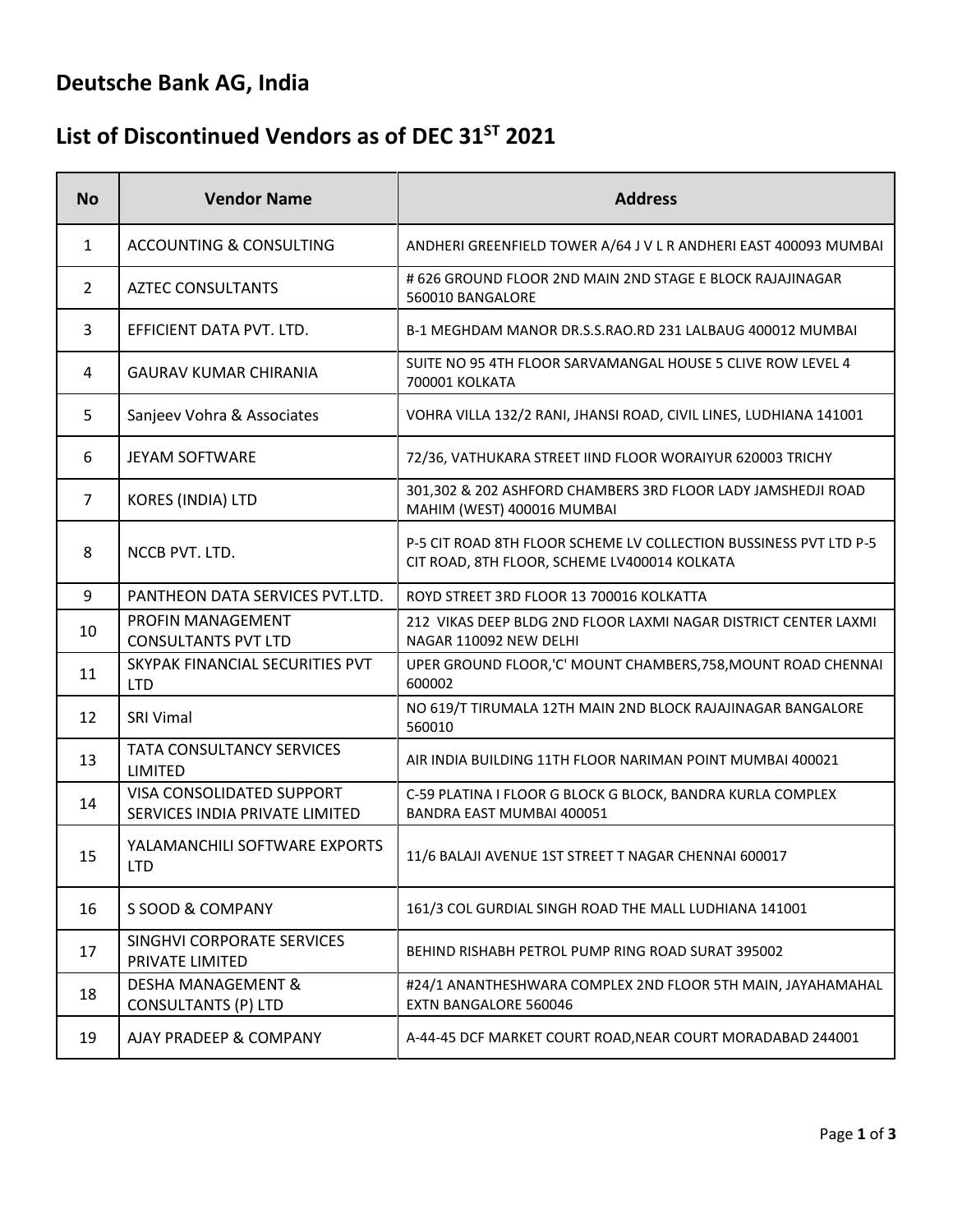# **Deutsche Bank AG, India**

### List of Discontinued Vendors as of DEC 31<sup>ST</sup> 2021

| 20 | SFS BUSINESS SOLUTIONS PVT LTD      | 7/C SENIOR ESTATE PARSI GROUND FLR PANCHAYAT ROAD ANDHERI (E)<br>MUMBAI 400069                                                             |
|----|-------------------------------------|--------------------------------------------------------------------------------------------------------------------------------------------|
| 21 | ELECTRACARD SERVICES PVT. LTD.      | BUSINESS BAY 9TH AND 10TH FLOOR WING 1 TOWER A SURVEY NO 103<br>HISSA NO 02 AIRPORT ROAD YERAWADA PUNE 411006                              |
| 22 | <b>AVON ASSOCIATES</b>              | BLOCK NO 23 2ND FLOOR NITYANAND NAGAR 3 SAHAR ROAD OPP<br>SANJIVANI HOSPITAL NEXT TO BETTER HOME ANDHERI EAST MUMBAI<br>400069             |
| 23 | Reframe Softtech Pvt Ltd            | Shree Vasantham, First Floor, New 1, Old 12, Appu Street 1st Lane,<br>Santhome, Chennai 600004                                             |
| 24 | Shriram N Khot                      | Plot 95, 1st floor, Office 3, Sai Guru Apts, E ward, Rajarampuri 5th Lane<br>(west), Near Sahu Mill, Kolhapur - 416008                     |
| 25 | <b>Haddows D-Code Solution</b>      | No.6 Jawaharlal Nehru Road, Anna Nagar, Chennai - 600040                                                                                   |
| 26 | <b>Barve Capital</b>                | Plot No. 18, Mukund CHS, Mahajan Colony, N2 D7, Near Thakare Nagar,<br>CIDCO, Aurangabad- 431006.                                          |
| 27 | <b>Striker Financial Services</b>   | 9/88, Siddharth Nagar, Road No. 5, Behind Cine-max, Goregaon (W),<br>Mumbai - 400 104.                                                     |
| 28 | <b>Access Credit Services</b>       | 243, 67th CROSS, RAJAJINAGAR, BANGALORE, Postal Code 560010                                                                                |
| 29 | Vega Projects (I) Ltd-AMC           | Vega, S-702, 7th floor, Housefin Bhavan, E block, Bandra Kurla<br>Complex, Bandra (E), Mumbai- 400051                                      |
| 30 | Arsh Management                     | C.S. No. 1797 / K, Unit no 402, E Ward, Mahalaxmi Apartment, 2nd Floor,<br>Above Palak Kids Wear, Rajarampuri 2nd Lane - Kolhapur - 416008 |
| 31 | Avaya India Private Limited         | 202, Platina, 2nd Floor, Plot No C-59, G Block, Bandra Kurla Complex,<br>Bandra (East), Mumbai 400051                                      |
| 32 | Arbitration Incorporated            | ANDHERI GREENFIELD TOWER A/64 J V L R ANDHERI EAST 400093 MUMBAI                                                                           |
| 33 | C Centric Solutions Private Limited | 113, Sobha Sunflower, Basavanagar, Bangalore - 560037                                                                                      |
| 34 | Wipro India Ltd                     | C/O GATIKWE LTD SURVEY #73/74 MUMBAI - 410206                                                                                              |
| 35 | <b>Success Factors</b>              | Feltham, United Kingdom, Clock House Place, Bedfont Rd                                                                                     |